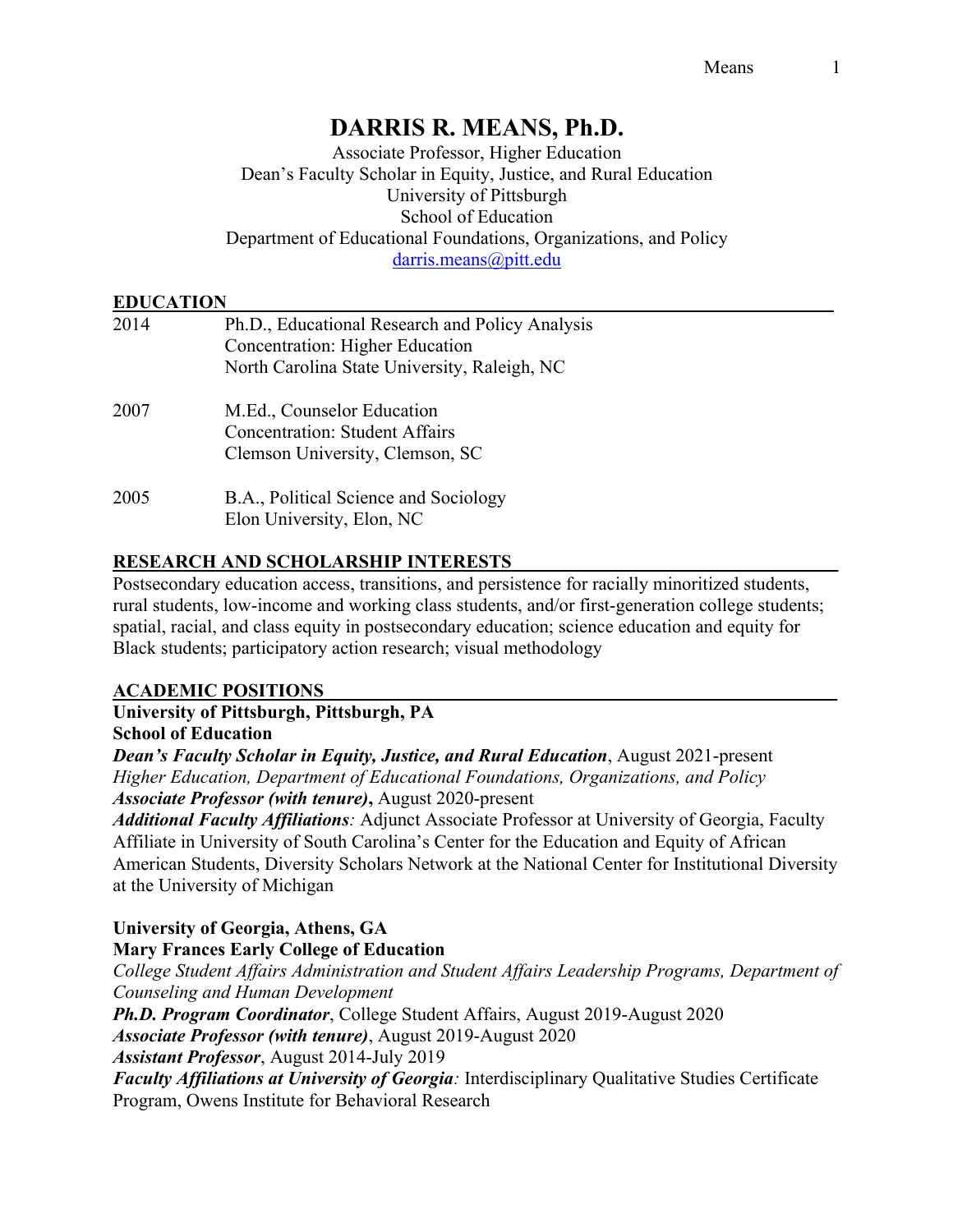### **Additional Higher Education Professional Experience**

**Elon University, Elon, NC**

*Elon Academy Associate Director***,** June 2011-July 2014

*Elon Academy Assistant Director***,** February 2007-May 2011

Served on design team to create and implement a seven-year, year-round, college access and success program for high school and college students with a financial need and/or no family history of college. Advised over 120 students on the college admissions process and 100% were admitted to at least one college. Designed and coordinated programs and services to increase college persistence of Academy college students: 95% college persistence rate. Supervised 2 professional staff members and 13 undergraduate students. Partnered with public school system to recruit, select, and support approximately 75 high school students in the Academy.

# **SCHOLARLY ACTIVITIES**

### **Books**

- Garvey, J. C., Harris, J. C., **Means, D. R.**, Perez, R. J., & Porter, C. J. (Eds.). (2020). *Case studies for student development theory: Advancing social justice and inclusion in higher education.* New York, NY: Routledge.
	- **Recipient of the 2021 Outstanding Publication Award from the NASPA Faculty Council and Faculty Assembly**

### **Journal Articles**

- **Means, D. R.**, Blackmon, S., Drake, E., Lawrence, P., Jackson, A., Strickland, A., & Willis, J. (2021). We have something to say: Youth participatory action research as a promising practice to address problems of practice in rural schools. *The Rural Educator*, *41*(3), 43- 54.
- Hudson, T. D., **Means, D. R.**, & Tish, E. (2020). Discovering my agency: Exploring how youth participatory action research facilitates the development of capital by underserved youth in a college access program. *Teachers College Record*, *122*(1), 1-38.
- Coleman, R., Wallace, J., & **Means, D. R.** (2020; invited). Questioning a single narrative: Multiple identities shaping Black queer and transgender student retention. *Journal of College Student Retention: Research, Theory, and Practice*, *21*(4), 455-475.
- **Means, D. R.** (2019). Crucial support, vital aspirations: The college and career aspirations of rural Black and Latinx middle school students in a community- and youth-based leadership program. *Journal of Research in Rural Education*, *35*(1), 1-14.
- **Means, D. R.,** Hudson, T. D., & Tish, E. (2019). A snapshot of college access and inequity: Using photography to illuminate the pathways to higher education for underserved youth. *The High School Journal*, *102*(2), 139-158.
- **Means, D. R.**, Collier, J., Bazemore-James, C., Williams, B., Coleman, R., & Anderson Wadley, B. (2018). "Keep your spirit aligned": A case study on Black lesbian, gay, bisexual, and queer students defining and practicing spirituality. *Journal of College Student Development*, *59*(5), 618-623.
- **Means, D. R.**, & Pyne, K. B. (2017). Finding my way: Perceptions of institutional support and belonging in low-income, first-generation, first-year college students. *Journal of College Student Development*, *58*(6), 907-924.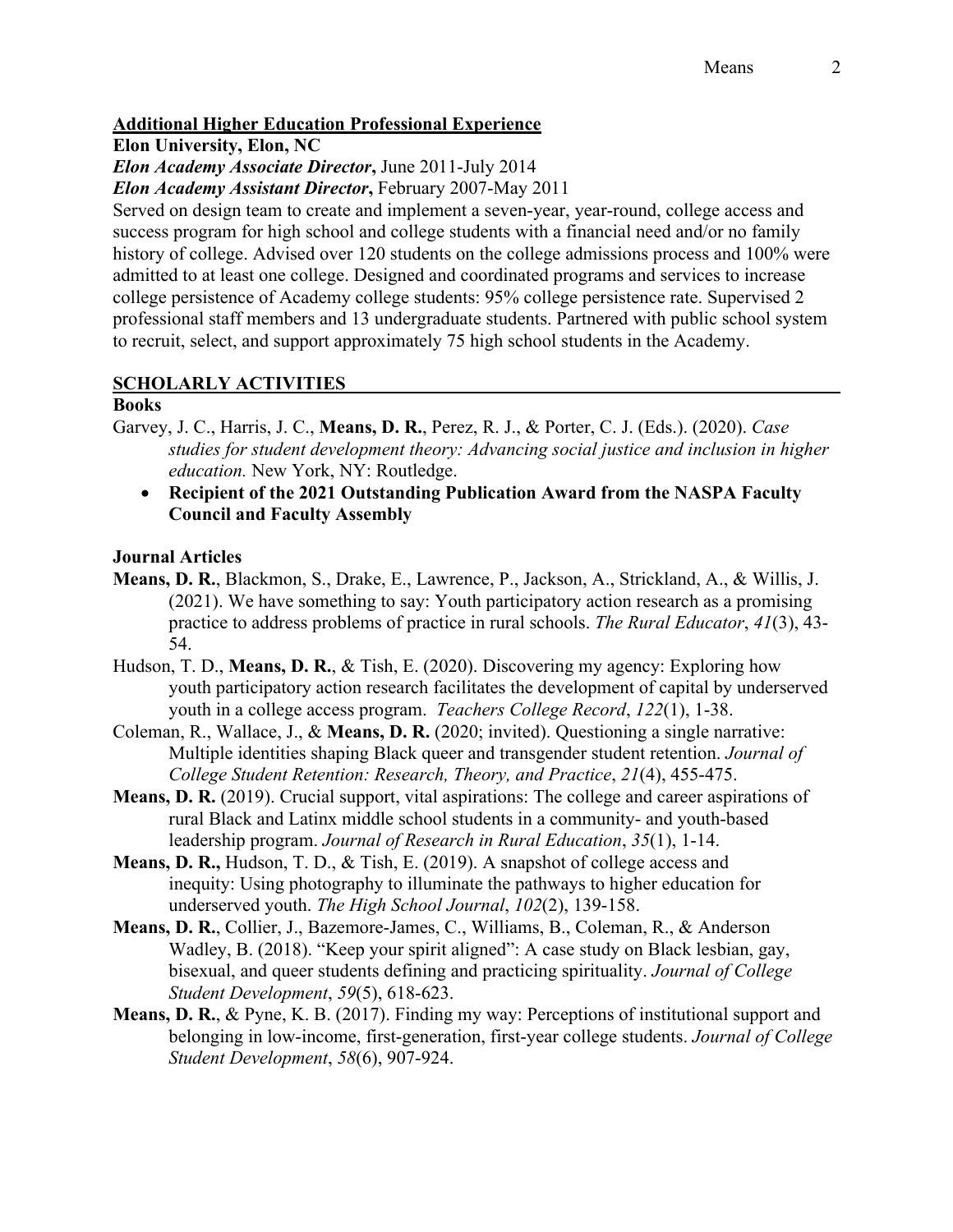- **Means, D. R.** (2017). "Quaring" spirituality: The spiritual counterstories and spaces of Black gay and bisexual male college students. *Journal of College Student Development*, *58*(2), 229-246.
- **Means, D. R.,** Beatty, C. C., Blockett, R. A., Bumbry, M., Canida, R. L., & Cawthon, T. W. (2017). Resilient scholars: Reflections from Black gay men on the doctoral journey. *Journal of Student Affairs Research and Practice*, *54*(1), 109-120.
- **Means, D. R.**, Clayton, A., Conzelmann, J., Baynes, P., & Umbach, P. D. (2016). Bounded aspirations: Rural, African American high school students and college access. *The Review of Higher Education*, *39*(4), 543-569.
- **Means, D. R.,** Bryant, I., Crutchfield, S., Jones, M., & Wade, R. (2016). Building bridges: College to career for underrepresented college students. *Journal of College Student Development*, *57*(1), 95-98.
- **Means, D. R.** (2016). "Everybody seems to get along…": An institutional case study about campus race relations. *College Student Affairs Journal*, *34*(2), 16-28.
- **Means, D. R.**, & Jaeger, A. J. (2016). "Keep pressing on": Spiritual epistemology and its role in the collegiate lives of Black gay and bisexual men. *Journal of College and Character*, *17*(1), 23-39.
- **Means, D. R.**, & Pyne, K. (2016). After access: Underrepresented students' post-matriculation perceptions of college access capital. *Journal of College Student Retention: Research, Theory, and Practice, 17*(4), 390-412.
- Ulmer, L. W., **Means, D. R.**, Cawthon, T., & Kristensen, S. (2016). Investigation of remedial education course scores as a predictor of introduction-level course performances: A case analysis at one for-profit institution. *Journal of College Student Retention: Research, Theory, and Practice, 18*(1), 109-130.
- **Means, D. R.,** & Jaeger, A. J. (2015). Spiritual borderlands: A Black gay male college student's spiritual journey. *Journal of Student Affairs Research and Practice, 52*(1), 11-23.
- **Means, D. R.**, LaPlante, K., & Dyce, C. (2015). Pushing education: Parental engagement, educational aspirations and college access. *Journal of Critical Scholarship on Higher Education and Student Affairs, 1*(1), 83-99.
- Scott, M. A., Pyne, K. B., & **Means, D. R.** (2015). Approaching praxis: YPAR as critical pedagogical process in a college access program. *The High School Journal, 98*(2), 138-157.
- Mitchell, D., Jr., & **Means, D. R.** (2014). "Quadruple consciousness": A literature review and new theoretical consideration for understanding the experiences of Black gay and bisexual men at predominantly White institutions. *Journal of African American Males in Education*, *5*(1)*,* 23-35.
- **Means, D. R.**, & Jaeger, A. J. (2013). Black in the rainbow: "Quaring" the Black gay male student experience at historically Black universities. *Journal of African American Males in Education, 4*(2), 124-140.
- Pyne, K. B., & **Means, D. R.** (2013). Underrepresented and in/visible: A Hispanic firstgeneration student's narratives of college. *Journal of Diversity in Higher Education, 6*(3)*,*  186-198.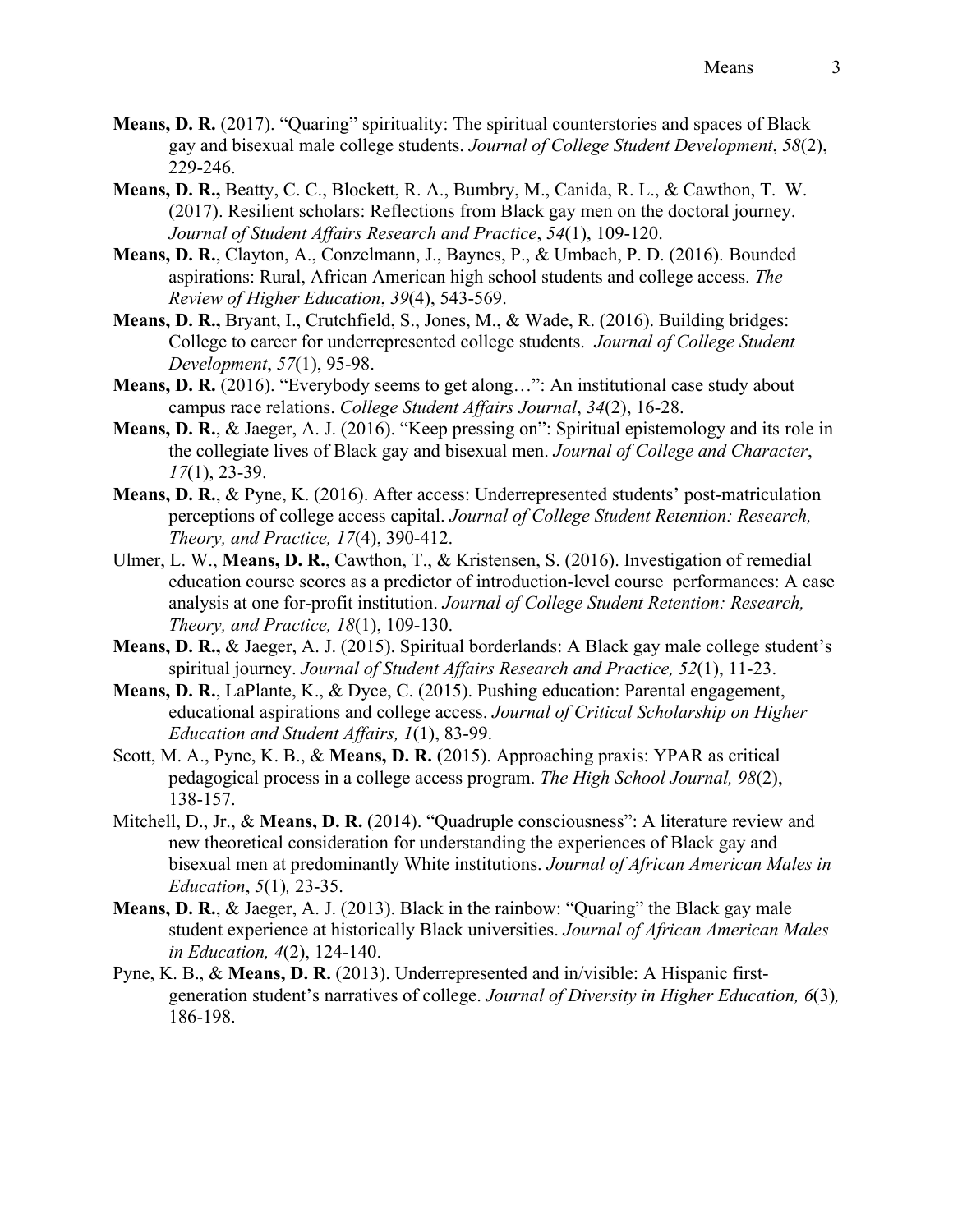### **Book Chapters**

- Ardoin, S., Garcia-Louis, C., & **Means, D. R.** (in press). How being a first-generation graduate influences faculty experiences. In M. B. Wallace (Ed.), *First generation professionals in higher education: Strategies for the world of work*. NASPA.
- **Means, D. R.**, George, A., & Willis, J. (in press). Rethinking postsecondary education access and success to advance racial equity for rural Black students. In R. M. Johnson, U. Anya, & L. M. Garces (Eds.), *Racial equity on college campuses: Connecting research and practice*. SUNY Press.
- **Means, D. R.**, & Sansone, V. (in press). Latinx students in rural schools. In A. P. Azano, K. Eppley, & C. Biddle (Eds.), *The Bloomsbury Handbook of rural education* in the USA. Bloomsbury.
- **Means, D. R.** (2020). Social class and student development. In J. C. Garvey, J. C. Harris, D. R. Means, R. J. Perez, & C. J. Porter (Eds.), *Case studies for student development theory: Advancing social justice and inclusion in higher education* (pp. 101-104). Routledge.
- **Means, D. R.** (2020). Spirituality and student development. In J. C. Garvey, J. C. Harris, D. R. Means, R. J. Perez, & C. J. Porter (Eds.), *Case studies for student development theory: Advancing social justice and inclusion in higher education* (pp. 76-79). Routledge.
- **Means, D. R.,** & Perez, R. J. (2020). Can I be both? Exploring the intersections of religious, spiritual, and sexual identities. In J. C. Garvey, J. C. Harris, D. R. Means, R. J. Perez, & C. J. Porter (Eds.), *Case studies for student development theory: Advancing social justice and inclusion in higher education* (pp. 86-88). Routledge.
- **Means, D. R.**, & Coleman, R. D. (2018). African American men in STEM: A review of research and new directions. In L. A. Castenel, T. C. Grantham, & B. J. Hawkins (Eds.), *Recruiting, retaining, and engaging African-American males at selective prestigious research universities: Challenges and opportunities in academics and sports* (pp. 237- 247). Information Age Publishing.
- Clayton, A. B., & **Means, D. R.** (2018). Access granted? Challenges, controversies, and opportunities around college access in American higher education. In J. Blanchard (Ed.), *Controversies on campus: Debating the issues confronting American universities in the 21st Century* (pp. 22-43)*.* Praeger.
- Dean, L. A., & **Means, D. R.** (2016). Religious and spiritual diversity among college students. In M. Cuyjet, C. Linder, D. Cooper, & M. Howard-Hamilton (Eds.), *Multiculturalism on campus: Theory, models, and practices for understanding*  diversity and creating inclusion (2<sup>nd</sup> ed., pp. 350-376). Stylus.

#### **Reports**

**Means, D. R.** (2018). *Supporting the pathways to postsecondary education for rural students: Challenges, opportunities, and strategies for moving forward.* Retrieved from the National Association for College Admission Counseling website: https://www.nacacnet.org/news--publications/Research/supporting-the-pathways-topostsecondary-education-for-rural-students/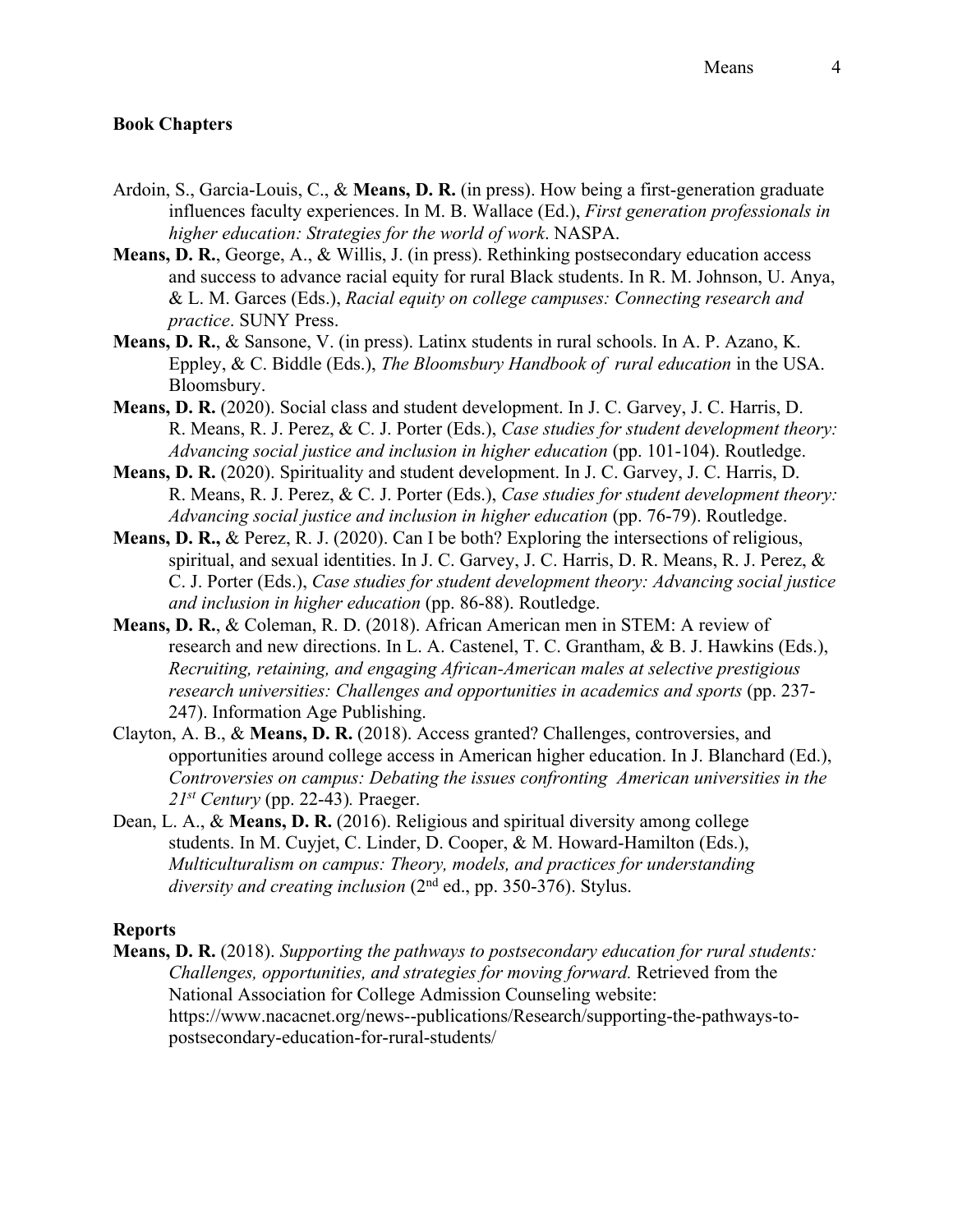### **Public Scholarship**

- Azano, A., Farmer, T., **Means, D. R.**, Williams, S. (2020, November 12). Rural education [Audio podcast episode]. In *Pitt Edcast*. https://www.education.pitt.edu/news-andmedia/pittedcast-podcast
- **Means, D. R.**, Jaeger, A. J., & Rebollar, C. (2018, January 10). What about DACA? [Web log post]. *The Atlanta Journal Constitution*. http://getschooled.blog.myajc.com/2018/01/10/opinion-educators-must-helpundocumented-students-feel-safe-supported/
- **Means, D. R.** (2016, August 31). Rural location, race influence students' access to college [Web log post]. *The Atlanta Journal Constitution.* Retrieved from http://getschooled.blog.myajc.com/2016/08/30/black-rural-and-impoverished-arecolleges-ignoring-these-students/

## **Other Publications**

- **Means, D. R.**, & Clines, A. K. (2017). *The power of integrated learning: Higher education for success in life, work, and society* [Review of the book]. *Teachers College Record.*  Retrieved from http://www.tcrecord.org/Content.asp?ContentID=22080.
- **Means, D. R.**, & Montero, J. (2017, January 23). Preview of upcoming 2017 NASPA session on student spirituality with JCC authors [Web log post]. Retrieved from https://www.naspa.org/publications/journals/posts/preview-of-upcoming-2017-naspasession-on-student-spirituality

# **Grants and Fellowships Funded**

- **Means, D. R.**, & Chapman-Hilliard, C. (2021-2022). *Investigating postsecondary education access and choice for rural Black students using a participatory mixed methods approach*. Spencer Foundation (\$49,906). Principal Investigator.
- Stanton, J., & **Means, D. R.** (2018-2021). *Identifying the community cultural wealth of successful Black science students through participatory action research*. Improving Undergraduate STEM Education, National Science Foundation (NSF) (\$299,958). Co-Principal Investigator.
- **Means, D. R.** (2017-2018). *Investigating college access and choice for rural Black students using an anti-deficit achievement framework.* National Academy of Education/Spencer Foundation Postdoctoral Fellowship Program (\$70,000). Principal Investigator.
- **Means, D. R.** (2017-2018). *Expanding the use of assessment and evaluation in a communitybased college access and preparation program.* Education Research Service Project, American Educational Research Association (\$3,020). Principal Investigator.
- **Means, D. R.** (2016-2018). *Beyond college access: The role of college access and preparation programs in supporting the college transitions and persistence of low-income, firstgeneration college students*. Emerging Scholars, American College Personnel Association: College Student Educators International (\$3,000). Principal Investigator.
- **Means, D. R.** (2015-2016). *Rural, African American students: College access, choice, and retention*. Early Career Faculty Grant, University of Georgia College of Education (\$5,932). Principal Investigator.
- **Means, D. R.** (2014-2015). *In pursuit of the "American Dream": The higher education journeys of undocumented students in the American South*. Southern Association for College Student Affairs (\$500). Principal Investigator.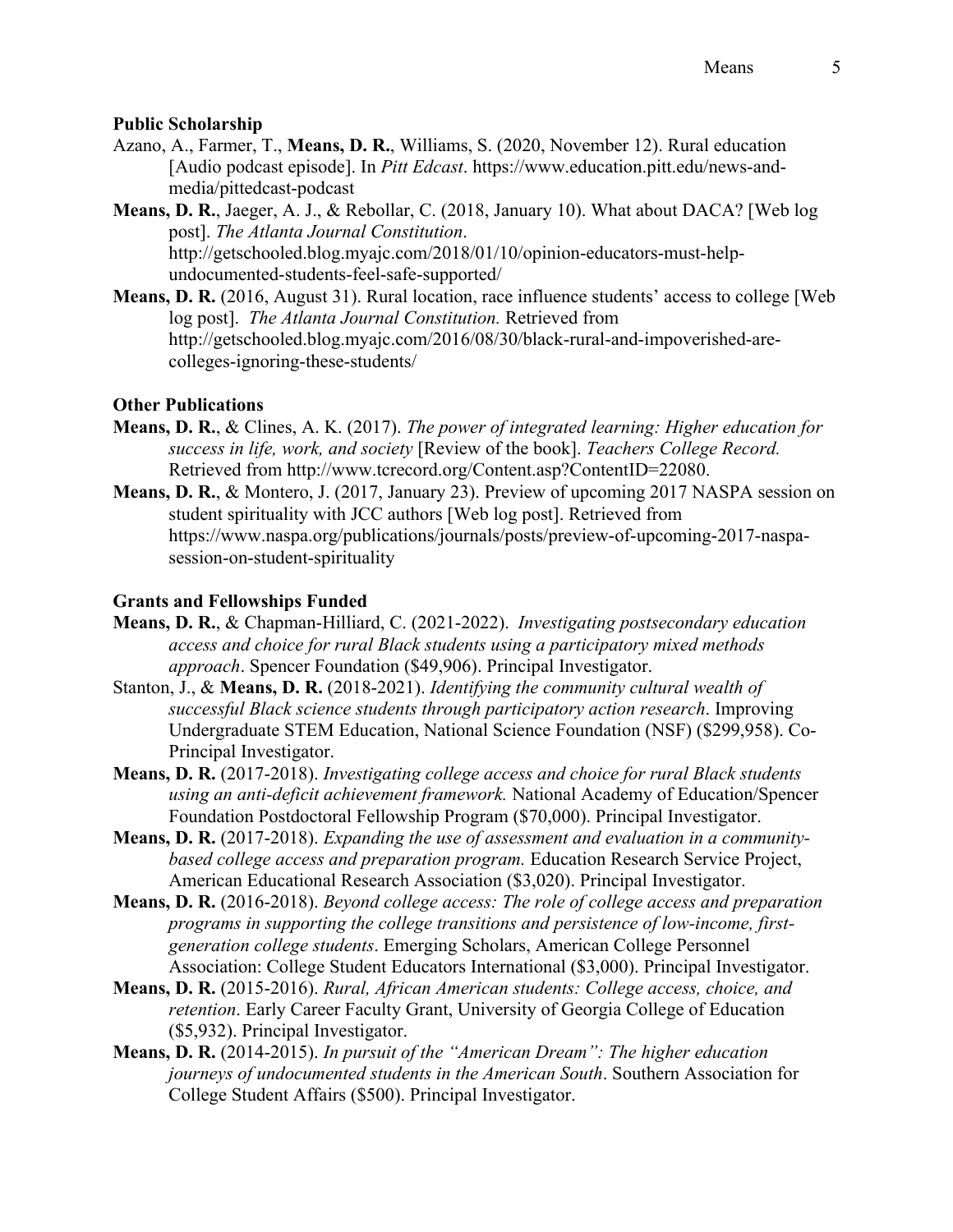**Means, D. R.** (2013). *Demonized no more: The spiritual counterstories of Black gay male college students at predominantly White institutions*, \$1,500 research grant received from North Carolina State University's College of Education. Principal Investigator.

- **Means, D. R.** (2012). *The spiritual counternarratives of African American gay male college students at predominantly White institutions*, \$325 research grant received from Southern Association for College Student Affairs. Principal Investigator.
- **Means, D. R.** (2012). *Spiritual narratives of Black gay men in higher education*, \$500 Love of Learning Award received from Phi Kappa Phi Honor Society. Principal Investigator.
- **Means, D. R.**, Flinn, L., Long, D., & Wade, R. (2011). *Successful transitions: Supporting underrepresented students to succeed in college and in life*, federal sub grant received from the North Carolina Independent Colleges and Universities to establish programs and services to support college students with a financial need and/or no family history of college (\$19,891). Lead Project Manager.
- **Means, D. R.** (2011). *Black in the rainbow? A study on the experiences of Black gay men at a historically Black university*, \$550 research grant received from the North Carolina College Personnel Association. Principal Investigator.
- Long, D., Scott, M. A., Hassell, K., Pyne, K., **Means, D**. **R.**, & LaPlante, K. (2011). *Elon Academy Book Project,* \$5,050 grant received from Elon University's Associate Provost Special Grant the writing of a book by students with a financial need and/or no family history of college. Project Supporter.
- Long, D., **Means, D. R.**, Flinn, L., Williams, L., & Pyne, K. (2010). *Elon University Summer Bridge Programs,* federal sub grant received from the North Carolina Independent Colleges and Universities to establish summer bridge programs for students with a financial need and/or no family history of college (\$20,000). Co-Lead Project Manager.
- **Means, D. R.** (2010). *Elon Academy College Admissions Workshop,* \$1,000 grant received from the Southern Association for College Admission Counseling to provide information regarding the college admissions process to high school students with a financial need and/or no family history of college. Lead Project Manager.
- **Means, D. R.** (2010). *Elon Academy Book Jam*, \$2,160 grant received from Phi Kappa Phi National Honor Society to sustain book clubs for high school students with a financial need and/or no family history of college. Lead Project Manager.
- **Means, D.R.** (2009). *Elon Academy Book Club*, \$2000 grant received from Phi Kappa Phi National Honor Society to establish book clubs for high school students with a financial need and/or no family history of college. Lead Project Manager.
- Long, D., **Means, D. R.**, & Pyne, K. (2009). *Elon Academy Transitions to College Program,*  federal sub grant received from North Carolina Independent Colleges and Universities to establish a transition to college program for students with a financial need and/or no family history of college (\$14,972). Co-Lead Project Manager.
- **Means, D. R.** (2008). *Elon Academy Business Partner Program*, federal sub grant received from the Workforce Innovation in Regional Economic Development Action Committee and Piedmont Triad Partnership to develop an innovative program to connect high school students with a financial need and/or no family history of college to businesses and organizations in the region through internships, field experiences, and a business mentor program (\$10,800). Lead Project Manager.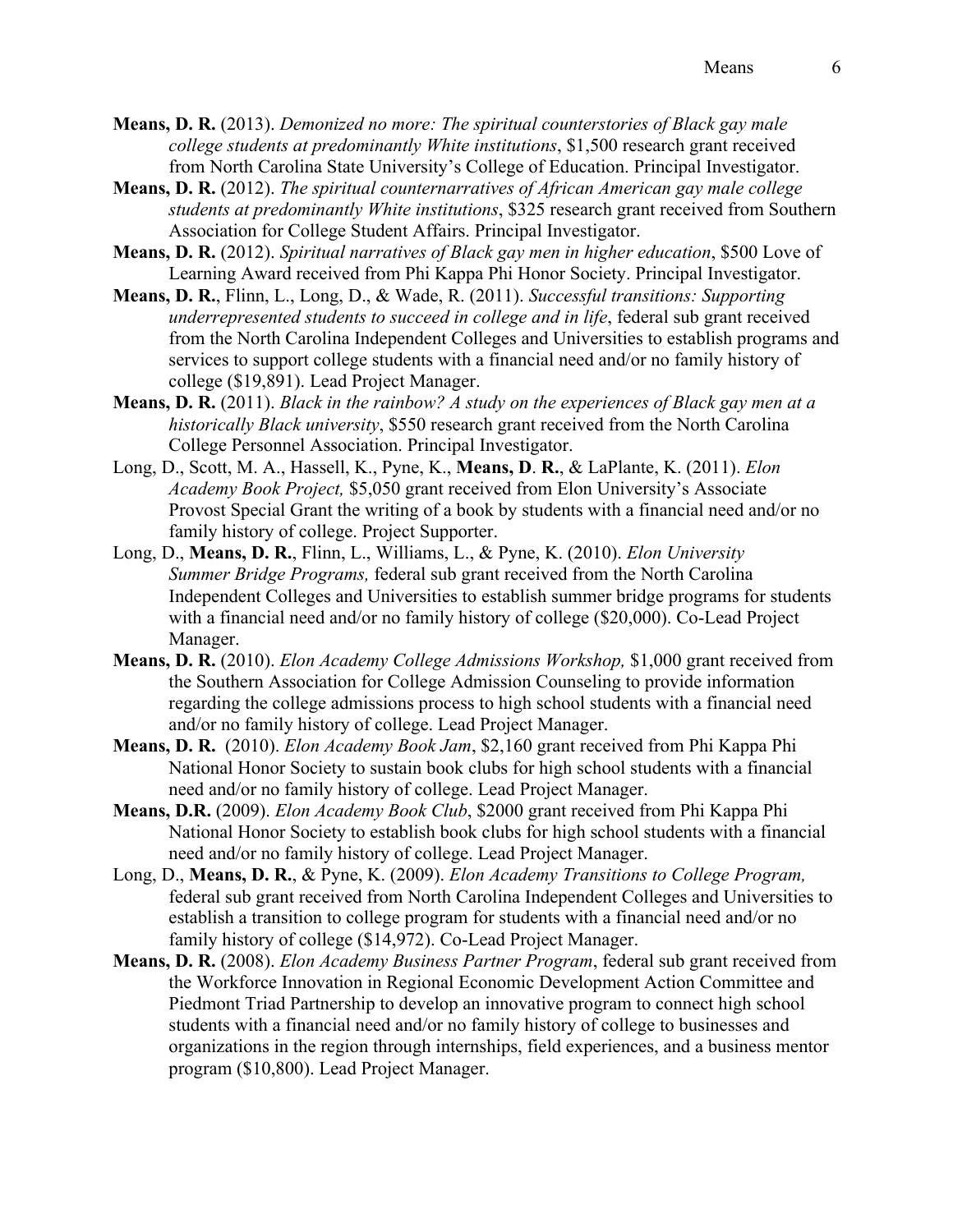**Means, D. R.** (2006). *Deconstructing the racial wall: Examining racial segregation in higher education*, \$1000 research grant received from the Southern Association for College Students Affairs. Principal Investigator.

### **Recognitions & Fellowship Programs**

| 2021-2022 | Richard P. Nathan Public Policy Fellow, Rockefeller Institute of Government    |
|-----------|--------------------------------------------------------------------------------|
| 2019-2020 | Public Service and Outreach Fellowship, University of Georgia                  |
| 2018      | Mary McLeod Bethune Educator Award, University of Georgia's NAACP              |
|           | Chapter                                                                        |
| 2017-2019 | Emerging Scholars, American College Personnel Association: College             |
|           | <b>Student Educators International</b>                                         |
| 2017-2018 | Postdoctoral Fellow, National Academy of Education and Spencer                 |
|           | Foundation                                                                     |
| 2015-2017 | Lilly Teaching Fellow, University of Georgia's Center for Teaching and         |
|           | Learning (highly-selective teaching development program)                       |
| 2015-2017 | Grantsmanship Development Program, University of Georgia's Owens               |
|           | <b>Institute for Behavioral Research</b>                                       |
| 2015      | Multicultural/Multiethnic Education Special Interest Group's Dr. Carlos J.     |
|           | Vallejo Memorial Award for Emerging Scholarship, American                      |
|           | <b>Educational Research Association</b>                                        |
| 2015      | Dissertation of the Year Award, Jon C. Dalton Institute on College Student     |
|           | Values                                                                         |
| 2014      | First Place Dissertation of the Year Award, American Association for Blacks in |
|           | <b>Higher Education</b>                                                        |
| 2014      | Standing Committee for LGBT Awareness Research Recognition Award,              |
|           | American College Personnel Association                                         |
| 2014      | Standing Committee for Men and Masculinities Outstanding Research              |
|           | Award, American College Personnel Association                                  |
|           |                                                                                |

## **Editorial Board Member**

*Journal of First-Generation Student Success*, 2020-Present *Journal of Research in Rural Education*, 2019-Present *Rural Educator*, 2019-Present *Journal of College Student Development,* 2017-Present *Journal of African American Males in Education*, 2014-2020 *Journal of Student Affairs Research and Practice*, 2017-2020 *College Student Affairs Journal*, Associate Editor, 2014-2016

## **Invited Keynotes, Workshops, & Panels**

### *National*

**Means, D. R.** (2021, March). *Rural student success & well-being: Where are we now?* Keynote speaker for Redefining Rural Students' Success and Well-Being: A Virtual Unconference on Practice, Research, and Innovation sponsored by the University of Georgia.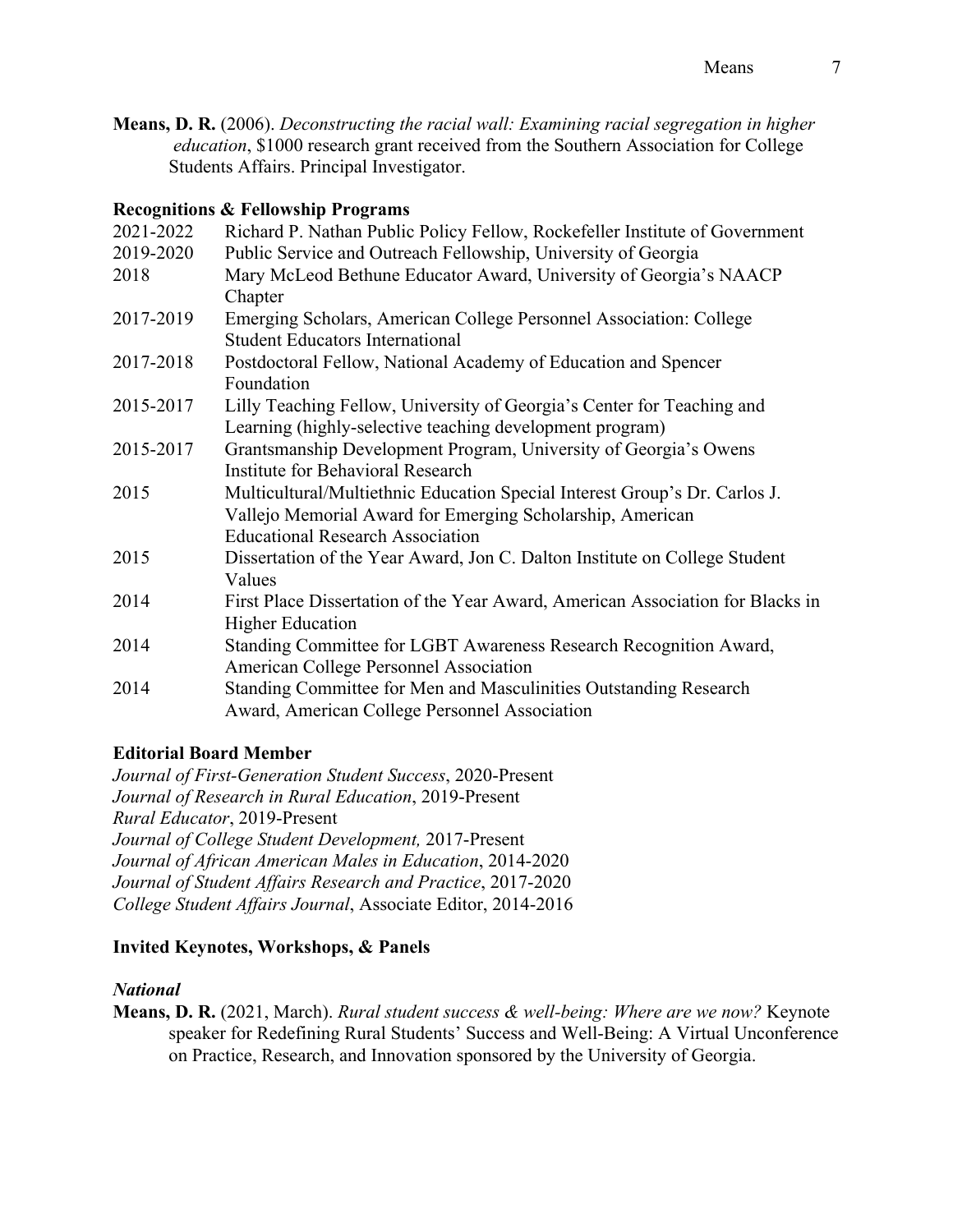- **Means, D. R.** (2021, March). *The pebble in the ripple effect: The possibilities of mentoring and advising in higher education.* Mentoring and Advising Summit sponsored by the University of Pittsburgh.
- Ardoin, S., Arrellano, M., Brown, L., Erb, M., martinez, b., McNamee, T., & **Means, D. R.** (2021, March). *NASPA community dialogue: Responding to students' changing needs*. Panelist for the 2021 NASPA Virtual Conference.
- Ebert, J., **Means, D. R.**, Reykdal, C., & Utin, E. T. (2020, November). *Supporting rural Students of Color*. Panelist for The Hunt Institute's Homeroom with Education Leaders.
- **Means, D. R.** (2019, July). *"Quaring" spirituality: The spiritual counterstories and spaces of Black queer college students*. Keynote speaker for Convergence's Summer Webinar Series.
- **Means, D. R.** (2019, April). *Rural Black students and college access*. Keynote speaker for Teachers College's 2<sup>nd</sup> Annual Rural Education & Healthcare Symposium. New York, New York.
- **Means, D. R.** (2019, February). *Supporting queer Students of Color in higher education.*  Keynote speaker for the Jon C. Dalton Institute on College Student Values. Tallahassee, Florida.
- Mather, P., **Means, D. R.,** & Montero, J. (2017, March). *Journal of College and Character's special authors' session on spirituality*. Panel presented at NASPA: Student Affairs Professionals in Higher Education. San Antonio, Texas.

#### *State*

- Zamani-Gallaher, E., Baston, M., **Means, D. R.**, & Ruedas-Gracia, N. (2021, July). *Fostering*  diversity, equity, inclusion, and belonging for the success of all learners. Keynote panel presented at Illinois Student Assistance Commission's College Changes Everything Conference. Virtual conference.
- **Means, D. R.** (2018, December). *The bridge builders of education: Supporting pathways to postsecondary education for rural students*. Keynote speaker for the Southern Association for College Admission Counseling's Georgia State and Area Initiatives meeting. Bogart, Georgia.

#### *Local and University*

- **Means, D. R.** (2020, October). You can't go home again? Troubling deficit-based perspectives about first-generation college students. Keynote speaker for Carroll Community College's webinar series.
- **Means, D. R.** (2019, September). *Supporting pathways to postsecondary education for rural Black students*. Speaker for community and school leaders in Colquitt County, GA. Moultrie, Georgia.
- **Means, D. R.** (2019, April). *Supporting pathways to postsecondary education for rural Black students*. Speaker for community and school leaders in Washington County. Sandersville, Georgia.
- **Means, D. R.** (2019, March). *Identifying the community cultural wealth of successful Black science students through participatory action research*. Keynote speaker for University of Georgia's Interdisciplinary Qualitative Studies Speaker Series. Athens, Georgia.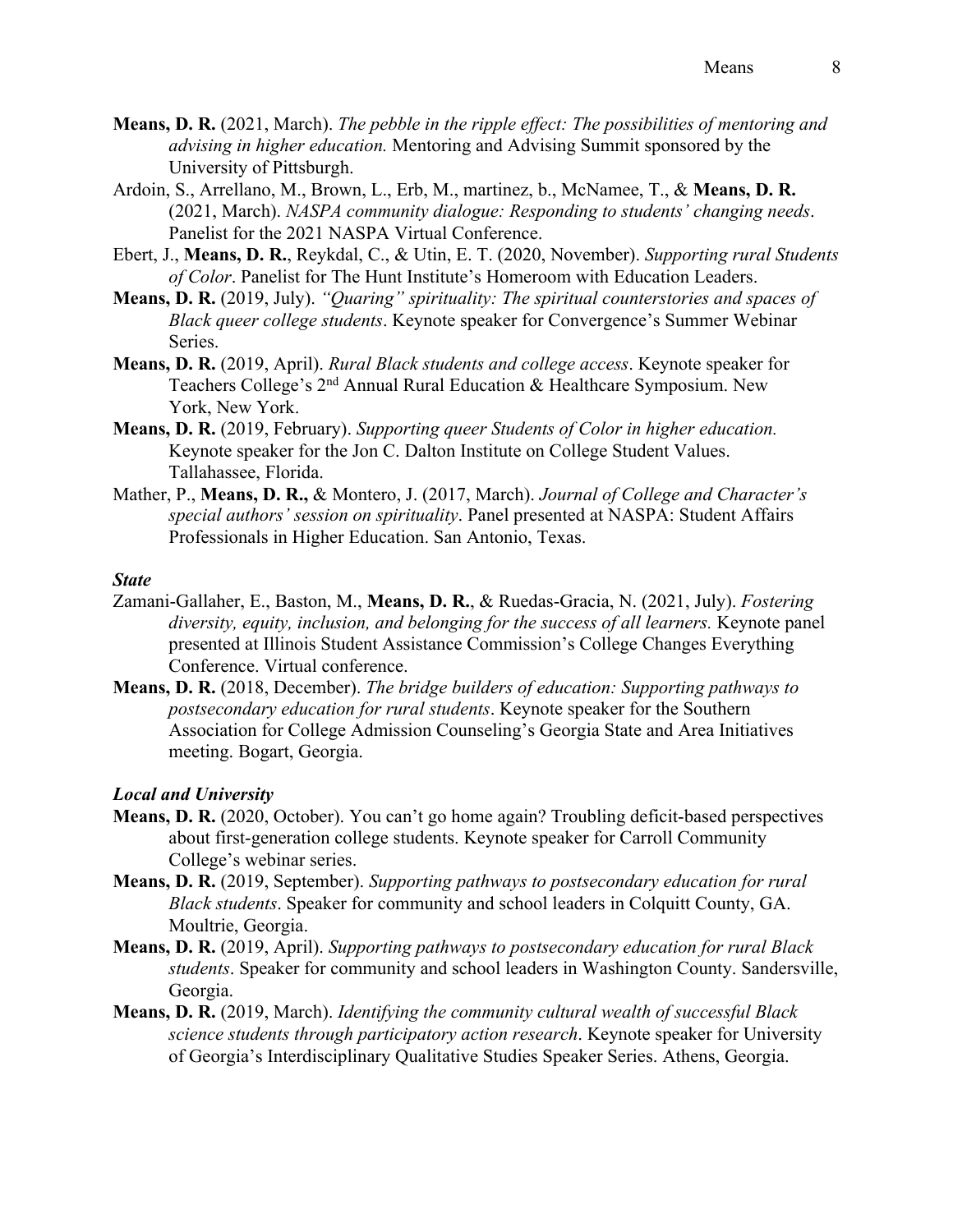- **Means, D. R.** (2019, March). *At a crossroads: Rural Black students and the developing and shifting pathways to postsecondary education*. Speaker for University of Georgia's Archway Summit. Athens, Georgia.
- **Means, D. R.** (2018, March). *Investigating college access and choice for rural Black students*. Speaker for the College of Education's Superintendent Advisory Council at the University of Georgia. Athens, Georgia.
- **Means, D. R.** (2018, November). *Rurality, race, and postsecondary education access and success*. Keynote speaker for the Office of Institutional Diversity's Dialogues in Diversity Series at the University of Georgia. Athens, Georgia.
- **Means, D. R.** (2018, February). *Howdy is not enough: Creating a truly inclusive environment at Texas A&M.* Keynote speaker for Texas A&M University's Division of Student Affairs Staff. College Station, Texas.
- **Means, D. R.** (2018, February). *Resisting the 'Sunken Place": Rising up and speaking out at this critical juncture in time.* Keynote speaker for Wofford College's and Converse College's MLK Unity Week, Spartanburg, South Carolina.
- **Means, D. R.** (2018, February). *Demonized no more: The spiritual journeys and spaces of Black gay and bisexual men in college*. Keynote speaker for the University of Georgia's Wilson Center Seminar Series on Religion and the Common Good. Athens, Georgia.
- **Means, D. R.** (2017, July). *Social justice praxis: Enhancing college-going pathways for marginalized student populations.* Workshop presented to Georgia College Advising Corps. Athens, Georgia.
- Burroughs, C. Y., Castenell, L. A., Hill, J. R., Linder, C., **Means, D. R.**, & Pope, E. M. (2016, October). *Looking back to move forward: diversity, equity, and inclusion.* Panel presented to University of Georgia's College of Education. Athens, Georgia.
- **Means, D. R.** (2016, May). *Social justice and student affairs*. Keynote speaker for Middle Georgia State University's Student Affairs Staff. Cochran, Georgia.
- **Means, D. R.** (2016, February). *Understanding social justice*. Workshop presented to University of Georgia's Student Support Services. Athens, Georgia.
- **Means, D. R.** (2015, November). *Demonized no more: The spiritual journeys and spaces of Black gay and bisexual men in higher education*. Research presentation for the Dean's Council on Diversity Seminar, University of Georgia College of Education. Athens, Georgia.

#### **Scholarly & Research Presentations**

- **Means, D. R.**, & Hayes, J. (2021, April). *Postsecondary education access and equity for rural Black students: Implications for practice and policy*. Research presentation for the Rural College Access and Success Summit.
- **Means, D. R.,** Brown, A., Hayes, J., & Willis, J. (2021, April). *Capturing postsecondary education access for rural Black students through participant-generated photographs.*  Roundtable presented at the American Educational Research Association.
- **Means, D. R.,** Stanton, J. D., Beckham, M., Breeden, R. L., Idehen, O., Rose, H., Walls, C., & Marshall, B. (2021, April). Black women, white coats: Black women undergraduate students' persistence to pursue healthcare careers. Paper presented at the American Educational Research Association.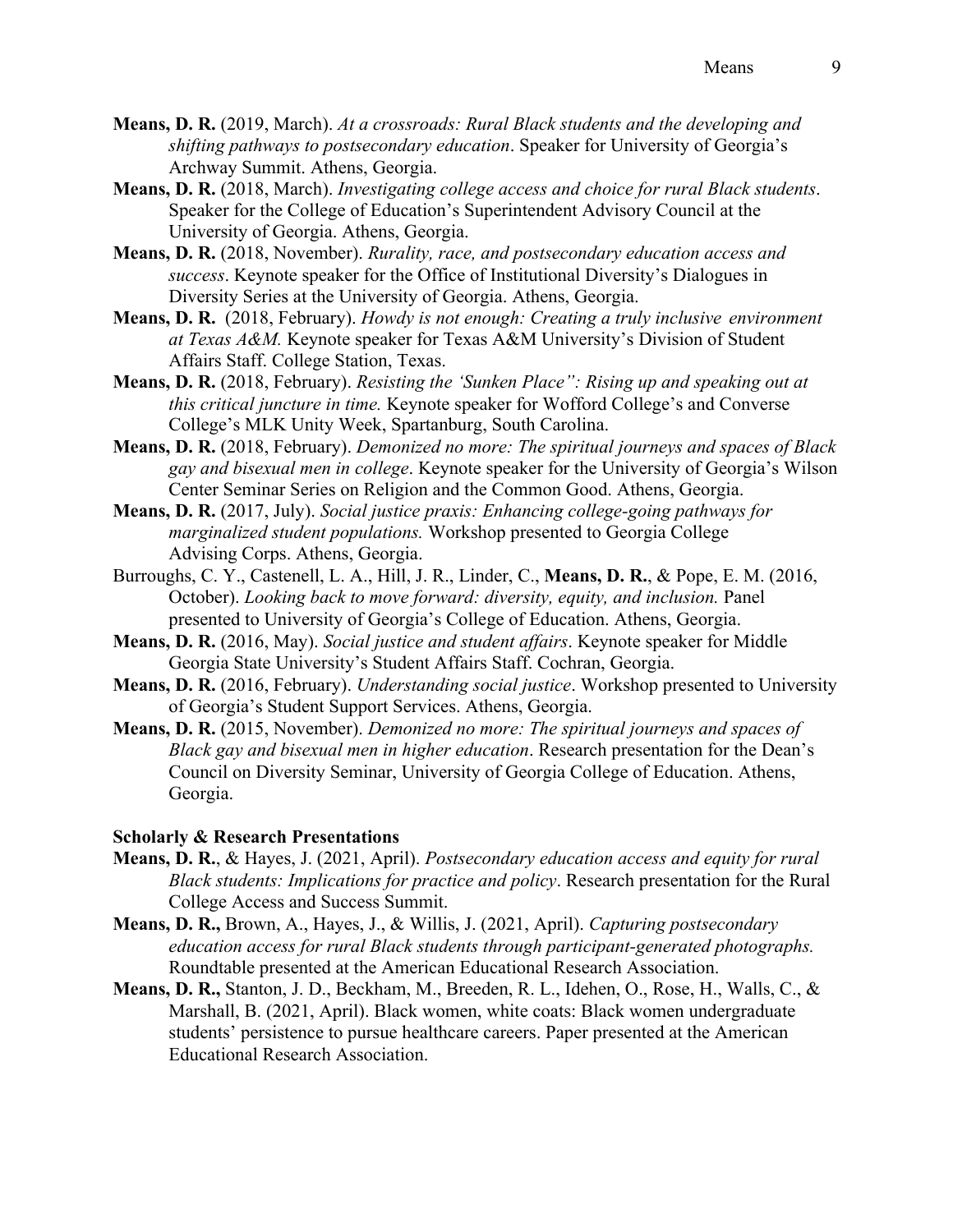- Clayton, A. B., **Means, D. R.**, Breeden, R. L., Bostick, D., & Jackson, P. (2021, April). *A "safety net" for college students experiencing food and housing insecurity: A campus-based resource case study*. Paper presented at the American Educational Research Association.
- Tieken, M. C., Corn, A. R., Hayman, J., McHenry-Sorber, E., **Means, D. R.**, Smalls, T., Sutherland, D. H., & Williams, J. (2021, April). *Rural and…: A symposium on intersectional diversity in rural education research*. Symposium presented at the American Educational Research Association.
- McGowan, B., Grimes, J., Hotchkins, B., McGuire, K., & **Means, D. R.** (2020, November). *Using visual methods to understand Black men's perspectives on racism, identity, mental health, and success*. Symposium presented at the Association for the Study of Higher Education.
- Blockett, R., Duran, A., Jourian, T. J., Mobley, S., **Means, D. R**., & Jackson, R. (2019, November). *Reimagining logics: A Queer of Color critique of higher education research, practice, & policy*. Symposium presented at the Association for the Study of Higher Education.
- Brooms, D. Parler, B., Johnson, J., Johnson, R., **Means, D. R.**, & Mobley, S. (2019, November). *Re-imagining research on Black higher education*. Symposium presented at the Association for the Study of Higher Education's Council on Ethnic Participation Pre-Conference.
- Hallmark, T., Ardoin, S., Shotton, H., **Means, D. R.**, Sansone, V. A., & Youngbull, N. R. (2019, November). *Rurality across race and ethnicity*. Symposium presented at the Association for the Study of Higher Education.
- Jackson, A., Elliott, M., & **Means, D. R.** (2019, October). *Connecting research and rural Georgia: Serving minority students through community-based research*. Symposium presented at the Engaged Scholarship Consortium. Denver, Colorado.
- **Means, D. R.**, Stanton, J., Oni, O., & Mekonnen, B. (2019, April). *Identifying the Community Cultural Wealth of Black undergraduate students in science*. Paper presented at the American Educational Research Association, Toronto, Canada.
- **Means, D. R.** (2018, October). *What about us? Rural Black men and college access inequities.*  Paper presented at the International Colloquium on Black Males in Education, Dublin, Ireland.
- **Means, D. R.** (2018, October). *Anti-deficit achievement approach: Rural Black students' access to postsecondary education.* Paper presented at the National Forum to Advance Rural Education, Denver, CO.
- **Means, D. R.** (2018, May). *Investigating college access and choice for rural Black students using an anti-deficit achievement framework*. Paper presented at the International Congress of Qualitative Inquiry, Champaign, IL.
- **Means, D. R.** (2018, April). *A snapshot of college access: Rural Black students and community cultural wealth*. Poster presented at the American Educational Research Association, New York City, NY.
- Blockett, R., McCoy, S., **Means, D. R.**, Rankin, S., Robinson, S., & Stygles, K. (2018, March). *Scholarship margin to center: Centering race in LGBTQ+ higher education and student affairs research*. Program presented at the American College Personnel Association: College Student Educators International, Houston, TX.
- Garvey, J., Harris, J., **Means, D. R.**, Perez, R., & Porter, C. (2018, March). *Teaching to*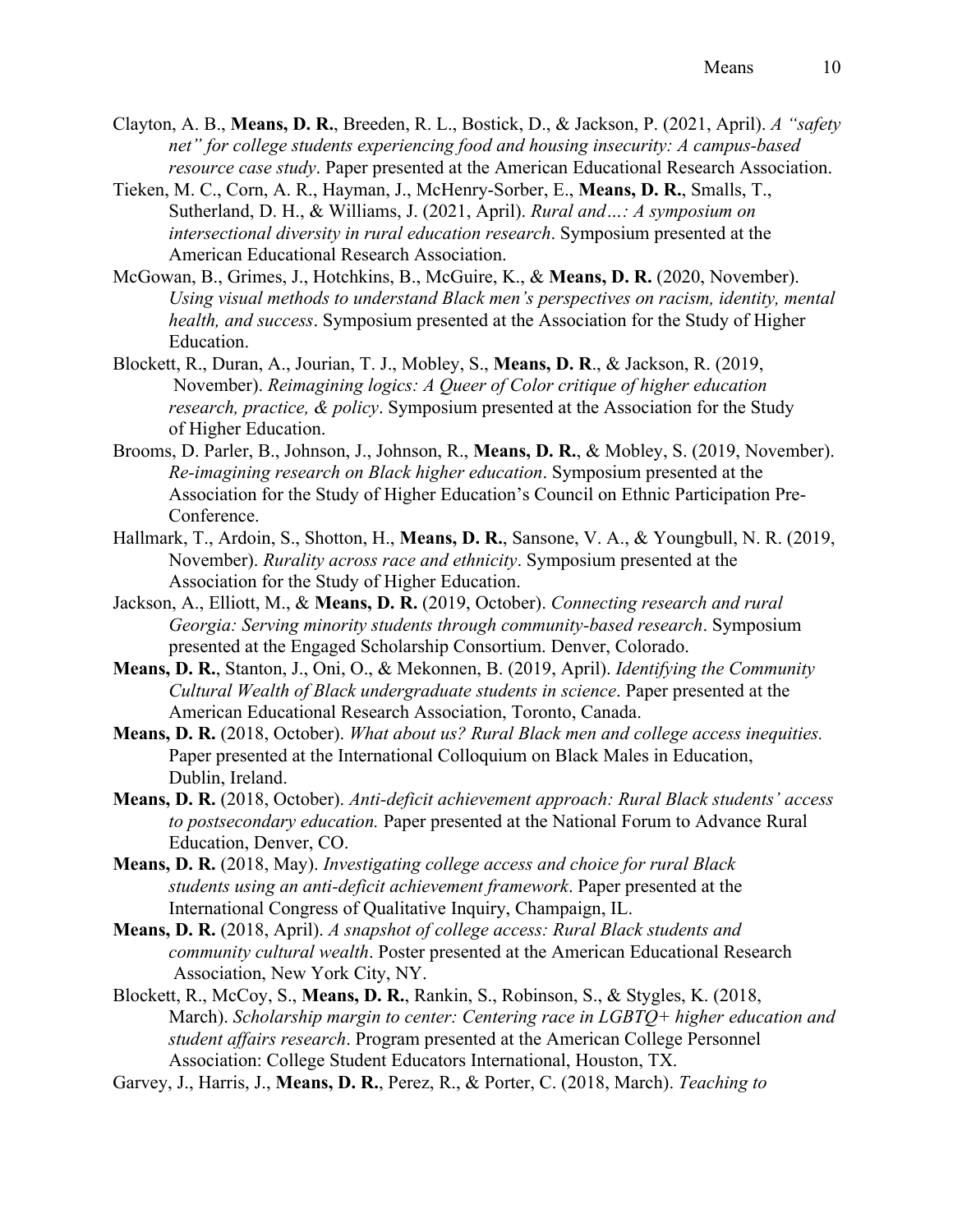*transgress: Critical pedagogy in student affairs programs.* Program presented at the American College Personnel Association: College Student Educators International, Houston, TX.

- Williams, Q., & **Means, D. R.** (2018, March). *Disrupting deficits: Community cultural wealth and supporting minoritized student populations*. Program to be presented at the American College Personnel Association: College Student Educators International, Houston, TX.
- **Means, D. R.** (2017, April). *Rural African American and Latino middle school students and college access.* Paper presented at the American Educational Research Association, San Antonio, TX.
- **Means, D. R.,** Beemyn, G., Blockett, R., Garvey, J., Kosar, A., Linley, J., Mobley, S., Mollet, A., Pryor, J., Robinson, S., & Stygles, K. (2017, March). *Queering research: A symposium on LGBTQ+ research in student affairs.* Symposium presented at the American College Personnel Association: College Student Educators International, Columbus, OH.
- Ardoin, S., Carducci, R., Marine, S., & **Means, D. R.** (2017, March). *Positioning yourself for the practitioner to professor pipeline.* NASPA: Student Affairs Professionals in Higher Education, San Antonio, TX.
- **Means, D. R.**, Hudson, T. D., & Tish, E. (2016, November). *A snapshot of college access and inequity: Photovoice and the pathways to higher education for underserved youth*. Paper presented at the Association for the Study of Higher Education, Columbus, OH.
- **Means, D. R.,** Hudson, T. D., & Tish, E. (2016, April). *College bound: Youth participatory action research and the college-going experiences of underserved youth*. Paper presented at the American Educational Research Association, Washington, D.C.
- Stygles, K., **Means, D. R.**, Denton, M., & Ortis, L. (2016, March). *Emerging LGBT+ scholarship in student affairs and higher education*. Panel presented at the American College Personnel Association: College Student Educators International, Montreal, Canada.
- Blockett, R., **Means, D. R.**, Dortch, M., Beatty, C. (2016, March). *Intersectional identity politics: The paradox of Black queer identity formations in college.* Panel presented at the American College Personnel Association: College Student Educators International, Montreal, Canada.
- Hobson, K., Lange, A., Peterson, P., & **Means, D. R.** (2016, March). *Disrupting the binary: Creating trans\* inclusive college and university campuses*. Panel presented at the American College Personnel Association: College Student Educators International, Montreal, Canada.
- Joyce, B., Cawthon, T., Brown, J., Dunn, M., & **Means, D. R.** (2016, March). *Faculty, practitioner, or both? Career decisions for student affairs professionals*. Panel presented at the American College Personnel Association: College Student Educators International, Montreal, Canada.
- Nguyen, D., Renn, K., Johnston, M., Kortegast, C., **Means, D. R.,** & Metcalfe, A. (2015, November). *A picture is worth a thousand words: Using visual research methods to unlock new understandings of student and campus life*. Panel presented at the Association for the Study of Higher Education, Denver, CO.
- **Means, D. R.**, Coleman, R., & Collier, J. (2015, November). *Student development reconsidered: Sexual orientation, race, spirituality and the collegiate experiences of lesbian, gay, and*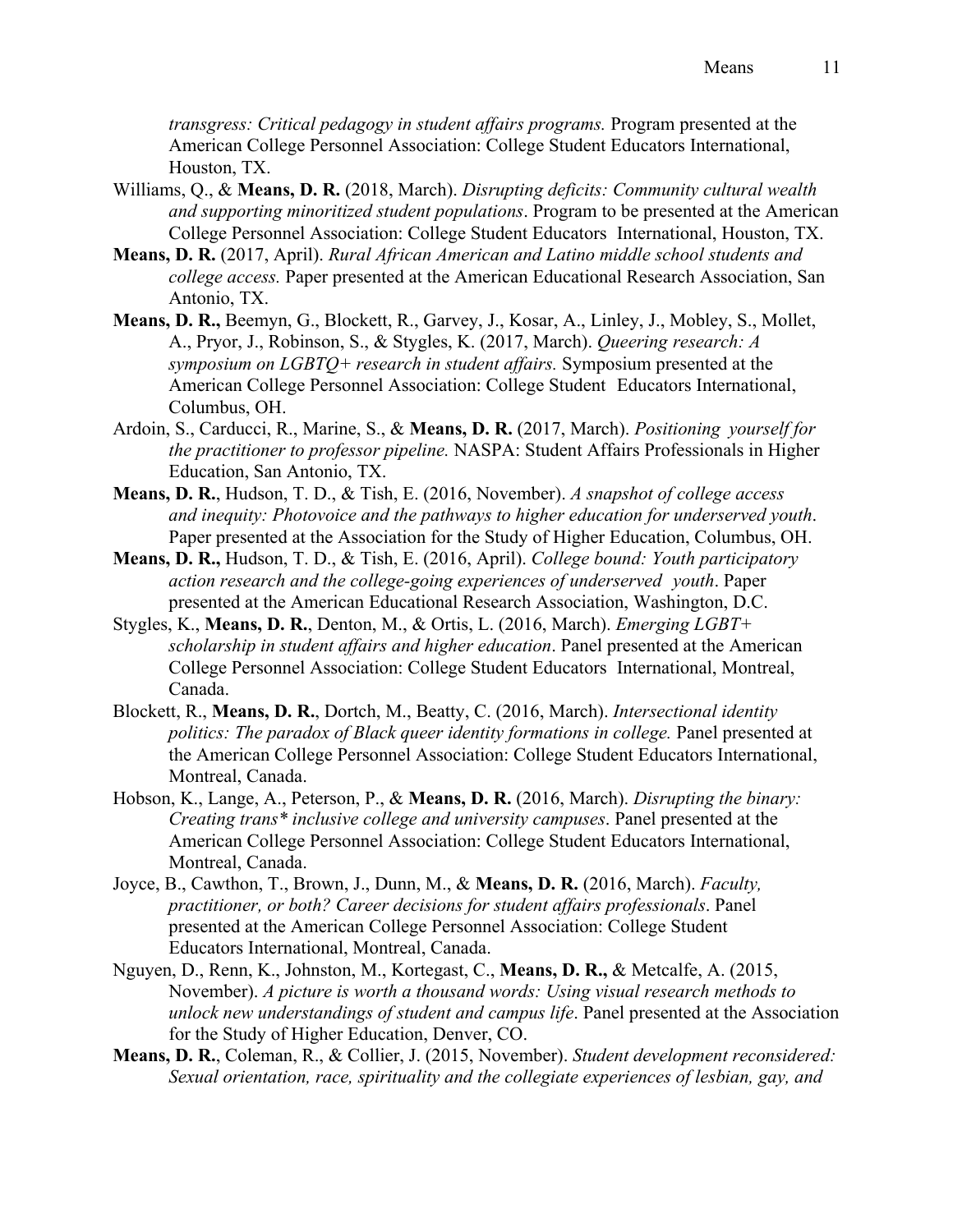*bisexual students.* Roundtable presented at the Association for the Study of Higher Education, Denver, CO.

- **Means, D. R.**, Alonso-Dionicio, Morales-Santos, A., & Rebollar, C. (2015, November). *In pursuit of the "American Dream": The educational journeys of undocumented college students in the American South.* Program presented at the Southern Association for College Student Affairs, Greenville, SC.
- **Means, D. R.,** Gordon, B.A., Archibald, J., Bullard, R., Canida, R., Lynch, C., & Smith, T. (2015, November). *Let's Talk: Black men navigating the field of student affairs*. Panel presented at the Southern Association for College Student Affairs, Greenville, SC.
- **Means, D. R.,** & Jaeger, A. J. (2015, March). *Spiritual meaning-making and the collegiate lives of Black gay males*. Paper presented at the American College Personnel Association: College Student Educators International, Tampa, FL.
- **Means, D. R.,** Hudson, T., Alonso-Dionicio, J., Breen, L., Cuevas, D., Davis, B., Ellington, S., Melgoza-Rodriguez, M., Ramirez, J., Torain, K., Troxler, K., & Wilkins, B. (2015, March). *From the margins to the center: Youth participatory action research*. Program presented at the American College Personnel Association: College Student Educators International, Tampa, FL.
- Jourian, T. J., Alcantar, C., **Means, D. R.,** Stovall, D., Teranishi, R., & Zaleski, N. (2015, March). *Reframing community partnerships and academic research: Centering the public good.* Program presented at the American College Personnel Association: College Student Educators International, Tampa, FL.
- Linder, C., Stapleton, L., Garvey, J., Kanagala, V., **Means, D. R.**, Taub, D., & Williams, M. (2015, March). *At the intersections: Social identities and faculty job searchers.* Panel presented at the American College Personnel Association: College Student Educators International, Tampa, FL.
- **Means, D. R.,** Clayton, A., Conzelmann, J., Baynes, P., & Umbach, P. (2014, November). *Bounded aspirations: Rural, African American high school students and college access.* Paper presented at the Association for the Study of Higher Education, Washington, D.C.
- Hughes, B., Renn, K., Abes, E., Jourian, T.J., **Means, D. R.,** Denton, M., & Robinson, C.S. (2014, November). *Queering the academy: Queer theory as a theoretical foundation in higher education research*. Symposium presented at the Association for the Study of Higher Education, Washington, D.C.
- **Means, D. R.,** & Kniess, D. (2014, November). *Supporting underrepresented college students: Lessons learned from research.* Program presented at the Southern Association for College Student Affairs, Louisville, KY.
- **Means, D. R.,** & Johnson, J. (2014, November). *Policy, equity, and the support of college students who are undocumented.* Program presented at the Southern Association for College Student Affairs, Louisville, KY.
- **Means, D. R.** (2014, October). *Narrative and the exploration of Black gay male college students' pre-collegiate experiences.* Paper presented at the National LGBTQ Symposium, East Lansing, MI.
- **Means, D. R.** (2014, October). *"Quaring" the Lens: Data collection through photography and the collegiate experiences of Black gay men*. Paper presented at the National LGBTQ Symposium, East Lansing, MI.
- **Means, D. R.,** Hudson, T., Alonso-Dionicio, J., Breen, L., Cuevas, D., Davis, B., Ellington, S., Melgoza-Rodriguez, M., Ramirez, J., Torain, K., Troxler, K., & Wilkins, B. (2014,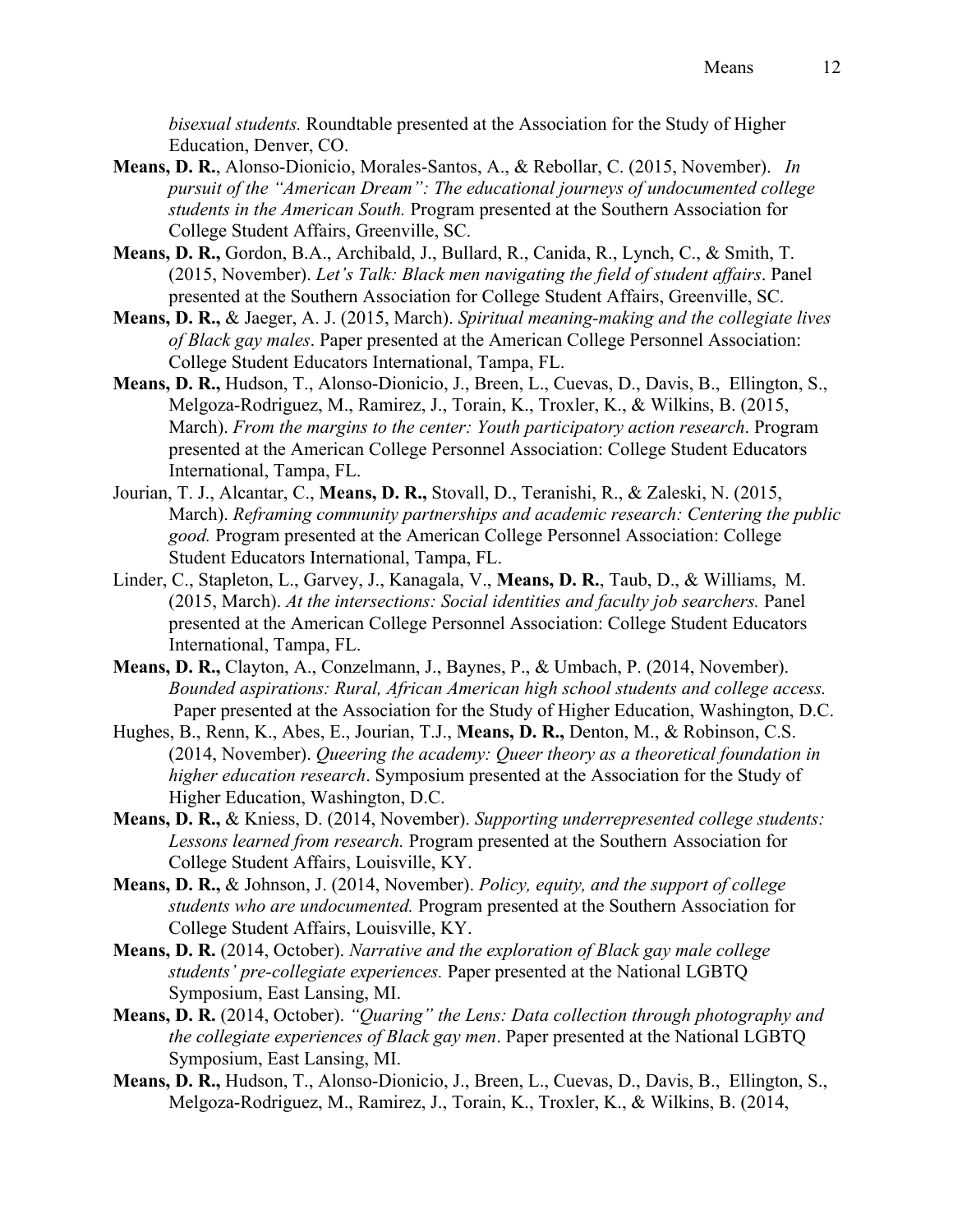October) E*nvisioning a New Way to Collaborate with Underrepresented Students: Youth Participatory Action Research*. Program presented at the North Carolina College Personnel Association, Raleigh, NC.

### **TEACHING\_\_\_\_\_\_\_\_\_\_\_\_\_\_\_\_\_\_\_\_\_\_\_\_\_\_\_\_\_\_\_\_\_\_\_\_\_\_\_\_\_\_\_\_\_\_\_\_\_\_\_\_\_\_\_\_\_\_\_\_\_\_\_\_\_\_\_ University of Pittsburgh**

### Graduate Instruction:

- Advising and Supporting Skills for Higher Education Professionals (M.Ed.)
- Assessment in Higher Education (M.Ed.)
- Higher Education Organizational Development (M.Ed.)
- Higher Education Administration (M.Ed.)

# **University of Georgia**

## Graduate Instruction:

- Administration and Finance of Student Affairs (Ph.D.)
- Collaboration in Higher Education (Ph.D.)
- Organizational Development (Ed.D.)
- Qualitative Traditions in Higher Education/Student Affairs (Ed.D.)
- Research in Higher Education/Student Affairs (M.Ed.)
- College Student Affairs Internship (M.Ed.)
- Structured Group Interventions/Student Group Development (M.Ed.)
- Interpersonal Intervention and Facilitation II (College Access and Persistence, Career Development, and Supervision) (M.Ed.)
- Issues in Student Affairs Administration (College Access and Persistence) (M.Ed.)

## Undergraduate Instruction:

- Black Men in Higher Education: Race, Gender, and Predominantly White Institutions (First-Year Seminar)
- Rise Up and Speak Out: Understanding and Addressing Social Inequities (First-Year Seminar)

## **North Carolina State University**

Graduate Instruction:

- Foundations of Higher Education Research (TA; Ph.D.)
- Masters Professional Seminar (TA; M.Ed.)
- Administration and Finance of Student Affairs (TA; M.Ed.)

## **Elon University**

Undergraduate Instruction:

• Elon 101 (Introduction to College)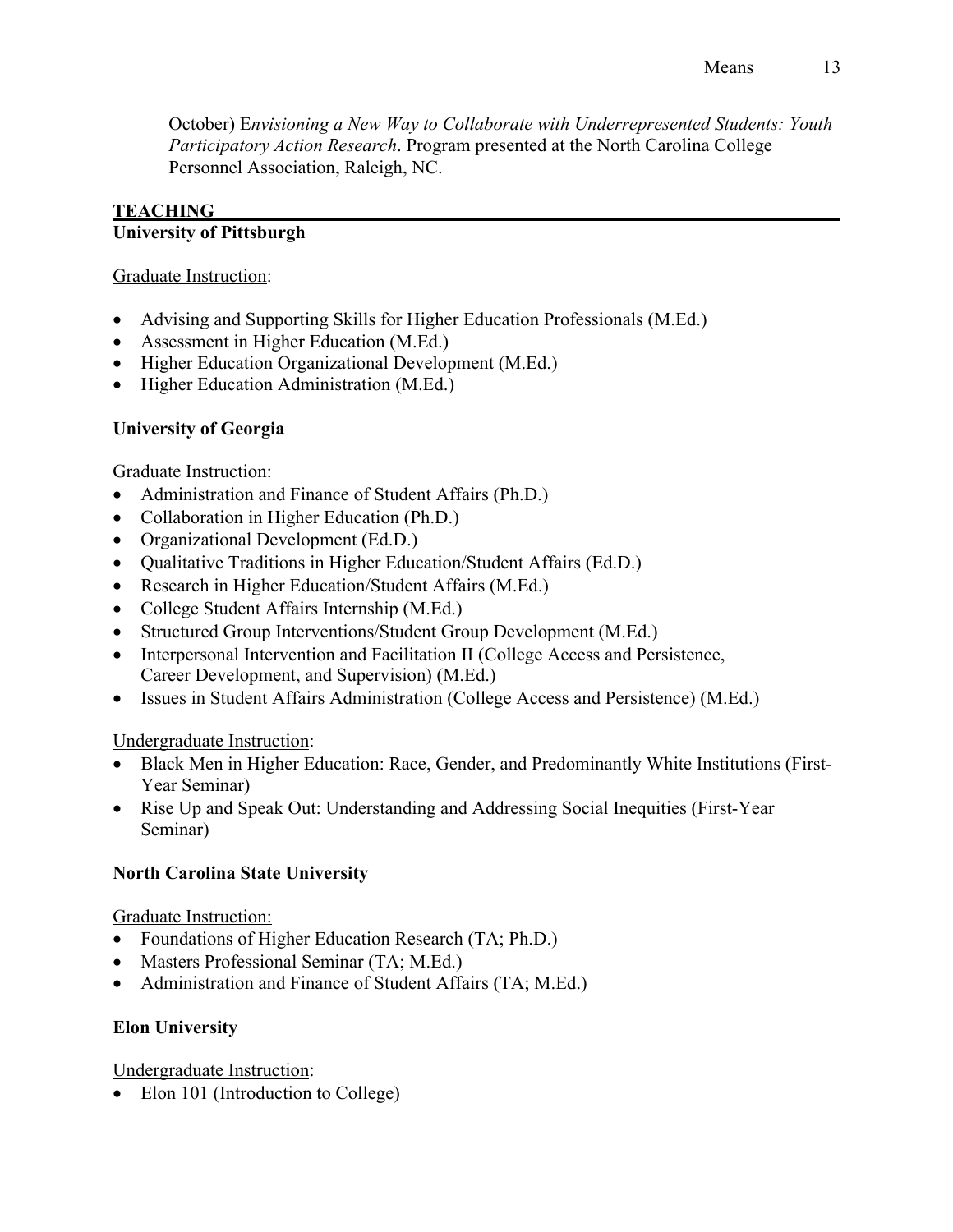• Transition Strategies (Career Development course with a focus on diverse student populations)

### **ADVISING\_\_\_\_\_\_\_\_\_\_\_\_\_\_\_\_\_\_\_\_\_\_\_\_\_\_\_\_\_\_\_\_\_\_\_\_\_\_\_\_\_\_\_\_\_\_\_\_\_\_\_\_\_\_\_\_\_\_\_\_\_\_\_\_\_\_\_**

### *Chairperson, Doctoral Dissertation Defended:*

- 1. Natasha Beckett (2019), *Higher education passport: A narrative inquiry exploring the college going capital of TRIO Upward Bound participants*. Ed.D., Student Affairs Leadership, University of Georgia.
- 2. Danielle Bostick (2021), *The individual and shared narratives of Black women repaying student loan debt*. Ph.D., College Student Affairs Administration, University of Georgia.
- 3. Roshaunda Breeden (2021), *"Miles away, but in our backyard": A participatory action study examining relationships between historically white institutions and Black communities*. Ph.D., College Student Affairs Administration, University of Georgia.
- 4. Ashley Brown (2021), *Dwell in possibility: A narrative study on the lived experiences of undocumented students' sense of belonging in the United* States. Ed.D., Student Affairs Leadership, University of Georgia.
- 5. Lamesha Brown (2019), "*I've been conditioned to navigate": First-generation Black doctoral women and their persistence at a predominantly white institution.* Ph.D., College Student Affairs Administration, University of Georgia.
- 6. Michael Jeremy Brown (2020), *Black men in engineering doctoral programs: Exploring persistence and achievement*. Ed.D., Student Affairs Leadership, University of Georgia.
- 7. Willene Patrice Brown (2018), *From the war room to the classroom: An exploration of sense of belonging for student veterans*. Ed.D., Student Affairs Leadership, University of Georgia.
- 8. Amy Clines (2019), *The continuation of college choice: A phenomenological study of the 4-year to 4-year collegiate transfer experience.* Ed.D., Student Affairs Leadership, University of Georgia.
- 9. Raphael Coleman (2018),*"Quaring" resiliency: Exploring resiliency among Black, gay, bisexual, and same gender loving men at predominantly white institutions.* Ph.D., College Student Affairs Administration, University of Georgia.
- 10. Christy Dinkins (2019), *Let me be spiritual: Narratives of Black undergraduate women at predominantly white institutions.* Ed.D., Student Affairs Leadership, University of Georgia.
- 11. Corey Langston (2020), *An anti-deficit perspective on Black men in resident assistant positions at predominantly white institutions in Georgia*. Ed.D., Student Affairs Leadership, University of Georgia.
- 12. Chrystal McDowell (2020), *Exploring African American first-generation graduates' successful navigation of a large public predominantly white institution in the Southeast*. Ed.D., Student Affairs Leadership, University of Georgia.
- 13. Nicole Phillips (2021), "*See us. Hear us. Make room for us.": Exploring Black student affairs professionals' sense of belonging in a race-based employee affinity group*. Ed.D., Student Affairs Leadership, University of Georgia.
- 14. Leah Tompkins (2020), *Exploring academic advising and graduation at a small, private, liberal arts, religiously affiliated institution.* Ed.D., Student Affairs Leadership, University of Georgia.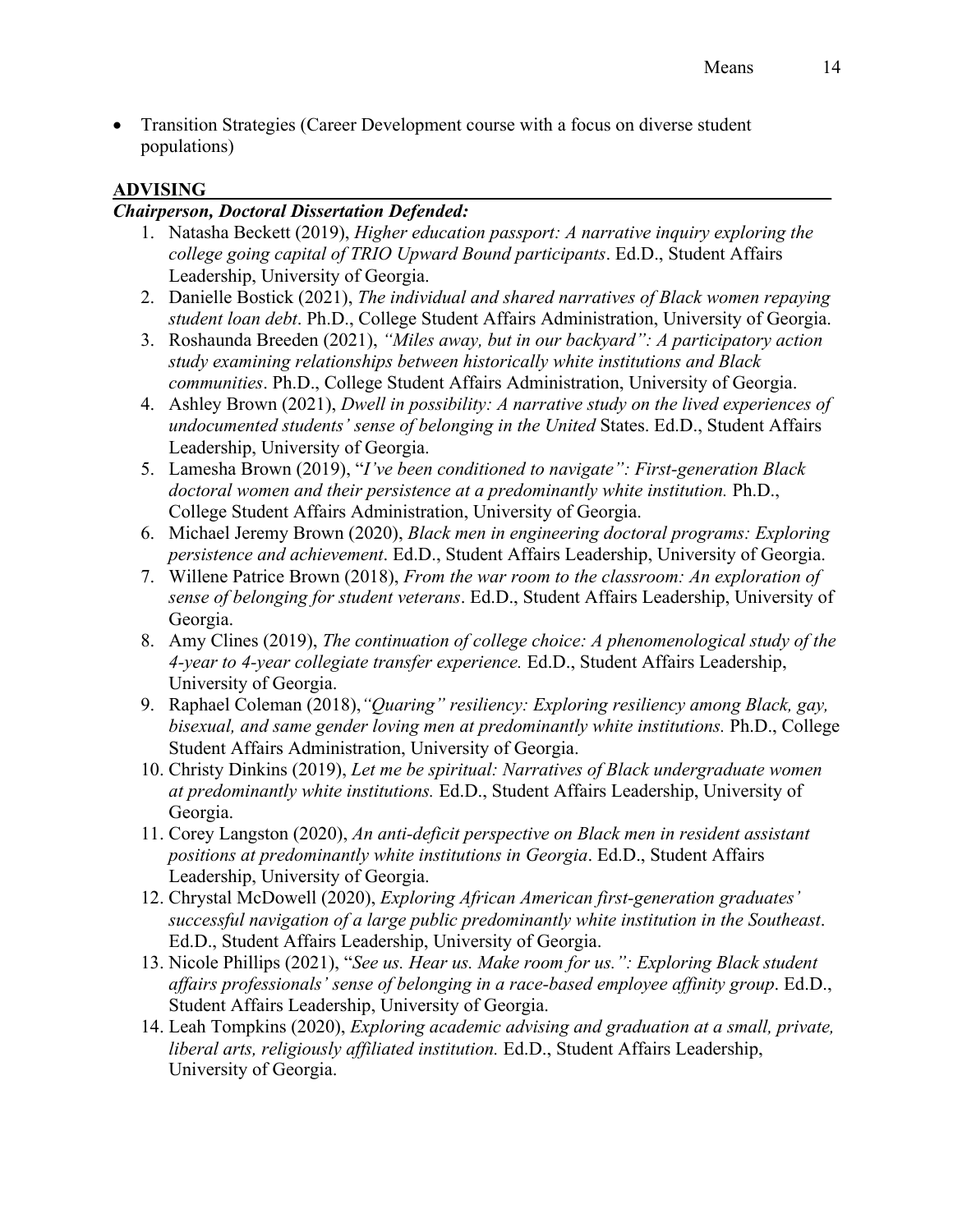- 15. Jason Wallace (2020), *"The ancestors are watching; Make them proud": Narratives exploring Black first-generation doctoral recipients' use of cultural capital during their terminal degree journey at non-Black serving institutions*. Ph.D., College Student Affairs Administration, University of Georgia.
- 16. Melvin Whitehead (2020), *Facing the disagreeable mirror: A critical counternarrative exploring how white college students make meaning of and evade confronting racism in their environments*. Ph.D., College Student Affairs Administration, University of Georgia.
- 17. Brittany Williams (2019), *"I did everything I was supposed to": Black women administrative professionals' push out and opt out of higher education workplaces*. Ph.D., College Student Affairs Administration, University of Georgia.

# *Committee Member, Doctoral Dissertation Defended:*

- 1. Christian Alberto, Ed.D., Higher Education, University of Pittsburgh, *"My race/ethnicity is an asset": Recruiting racially minoritized students to optometry school by acknowledging their community cultural wealth*. Summer 2021.
- 2. Lauri Benton, Ph.D., Counseling and Student Personnel Services, University of Georgia, *Second-Generation African-American college students: Perspectives and experiences of earning an undergraduate degree.* Fall 2017.
- 3. Benjamin Bigalke, Ed.D., Student Affairs Leadership, University of Georgia, *Memorable messages received during freshman year of college*. Spring 2019.
- 4. India Blackburn, Ed.D., Student Affairs Leadership, University of Georgia, *The impact of the campus environment on homeless student persistence to graduation.* Spring 2018.
- 5. Christina Clarke, Ph.D., Counseling Psychology, University of Georgia, *The experience of satisfied African American couples: The role emotional intimacy plays in the process.*  Summer 2019.
- 6. Joan Collier, Ph.D., College Student Affairs Administration, University of Georgia, *Using sista circle methodology to examine sense of belonging of Black women in doctoral programs at a historically white institution.* Spring 2017.
- 7. Melissa Dempsey, Ed.D., Student Affairs Leadership, University of Georgia, *Impact of an outdoor orientation program on belonging and retention.* Spring 2020.
- 8. Ashley Dobbs, Ed.D., Student Affairs Leadership, University of Georgia, *The metamorphosis of black butterflies: A narrative inquiry examining persistence factors of African American undergraduate women attending a predominantly white institution.*  Spring 2018.
- 9. Natalie Edirmanasinghe, Ph.D., Counseling and Student Personnel Services, University of Georgia, *Immigrant student success: How do school counselors support immigrant students in K-12 school settings?* Spring 2019.
- 10. Linda Epstein, Ed.D., Student Affairs Leadership, University of Georgia, *Latino student voices: From college access to campus environments*. Spring 2019.
- 11. Jason Fitzer, Ph.D., College Student Affairs Administration, University of Georgia, *Professional perspectives: Exploring how student affairs professionals approach working with Students of Color*. Fall 2018.
- 12. Justin Grimes, Ph.D., College Student Affairs Administration, University of Georgia, *Motivating factors impacting Black men's pursuit of a doctoral degree in education.*  Spring 2018.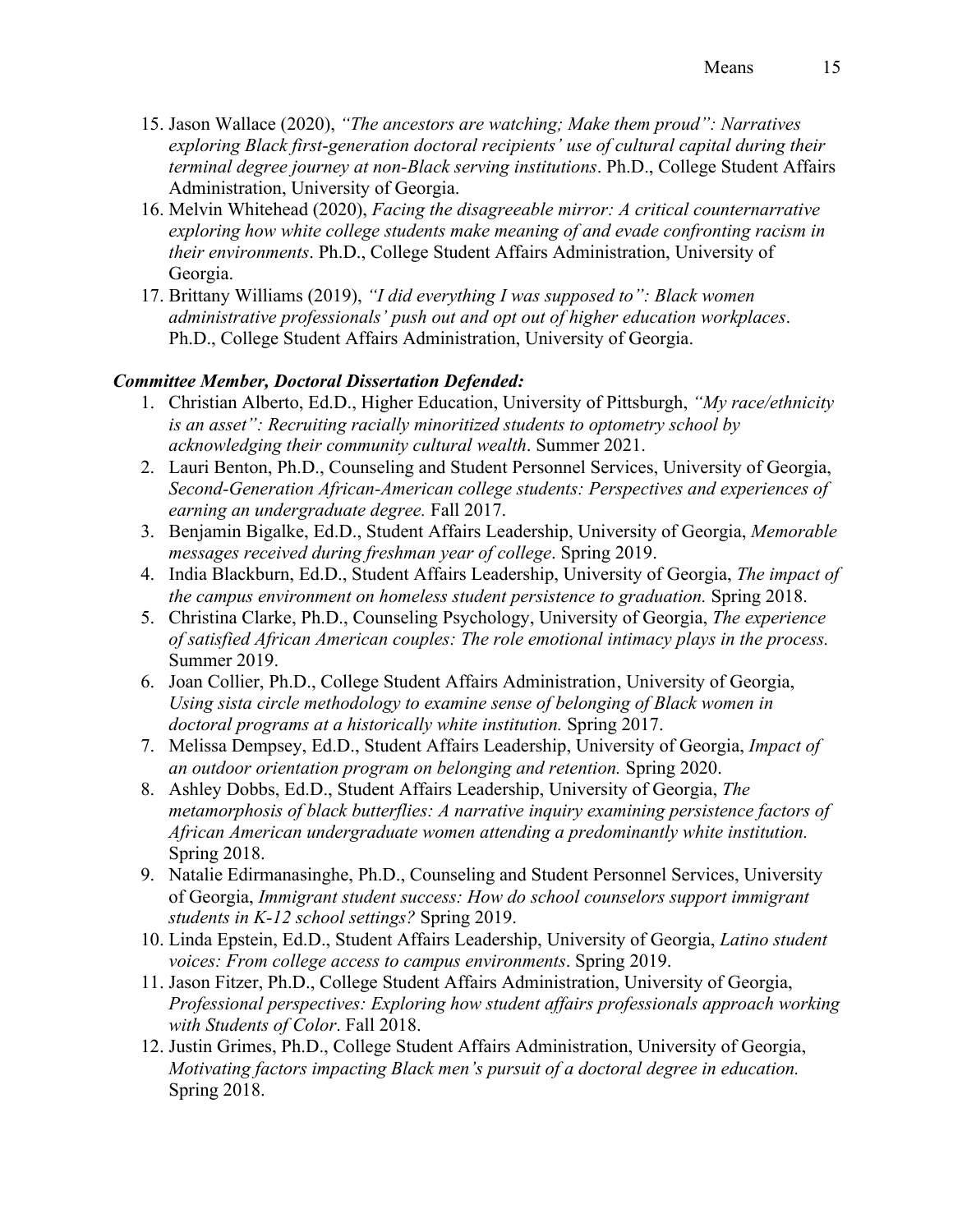- 13. Zoe Johnson, Ph.D., College Student Affairs Administration, University of Georgia, *Black faces in white Spaces: Exploring the influence of social support on the experience of Black students at predominantly white institutions*. Spring 2018.
- 14. Darren Jones, Ed.D., Student Affairs Leadership, University of Georgia, *Examining differences in job satisfaction and organizational commitment of Black student affairs professionals at PWIs and HBCUs*. Fall 2019.
- 15. Jillian Martin, Ph.D., College Student Affairs Administration, University of Georgia, *The stool must not touch the ground: Student and community affairs at a liberal arts institution in Ghana, West Africa.* Spring 2017.
- 16. Travis Martin, Ph.D., College Student Affairs Administration, University of Georgia, *An examination of the relationship between fraternity and sorority membership type and socially responsible leadership*. Fall 2019.
- 17. Honi Migdol, Ed.D., Student Affairs Leadership, University of Georgia, *Exploring the ways in which students from low socioeconomic backgrounds experience a sense of belonging at elite institutions.* Spring 2016.
- 18. Judith Pannell, Ed.D., Student Affairs Leadership, University of Georgia, *The experiences of multiracial and biracial women senior and mid-level administrators in higher education*. Spring 2018.
- 19. Tyrone Smiley, Ed.D., Student Affairs Leadership, University of Georgia, *How my brothers kept me: A narrative study exploring a sense of belonging for first-generation Black men who joined a Black Greek Letter Organization at a predominantly white institution.* Spring 2021.
- 20. Demetrius Smith, Ed.D., Student Affairs Leadership, University of Georgia, *I am my brother's keeper: A narrative perspective of the lived experiences of Black men professionals in student affairs who mentor undergraduate Black men in the BLM era.*  Spring 2018.
- 21. Thelbert Snowden, Jr., Ed.D., Student Affairs Leadership, University of Georgia, *Career pathways and experiences of African American/Black presidents at historically white liberal arts colleges*. Spring 2019.
- 22. Terah James Stewart, Ph.D., College Student Affairs Administration, University of Georgia, "*Dear higher education, There are sex workers on your campus": Rendering visible the realities of U.S. college students engaged in sex work*. Spring 2019.
- 23. Donna Lee Sullins, Ed.D., Student Affairs Leadership, University of Georgia, *Counter-Storytelling: Extended orientation transitions to college by Students of Color at a predominantly white institution*. Summer 2016.

## **Advisement of Master's Students, University of Georgia and University of Pittsburgh**

• Advised over 20 master's students in college student affairs administration and higher education programs.

## **Advisement of Undergraduate Students, Elon University**

• Advised 15 first-year and second-year students during the 2009-2011 academic years until they declared a major.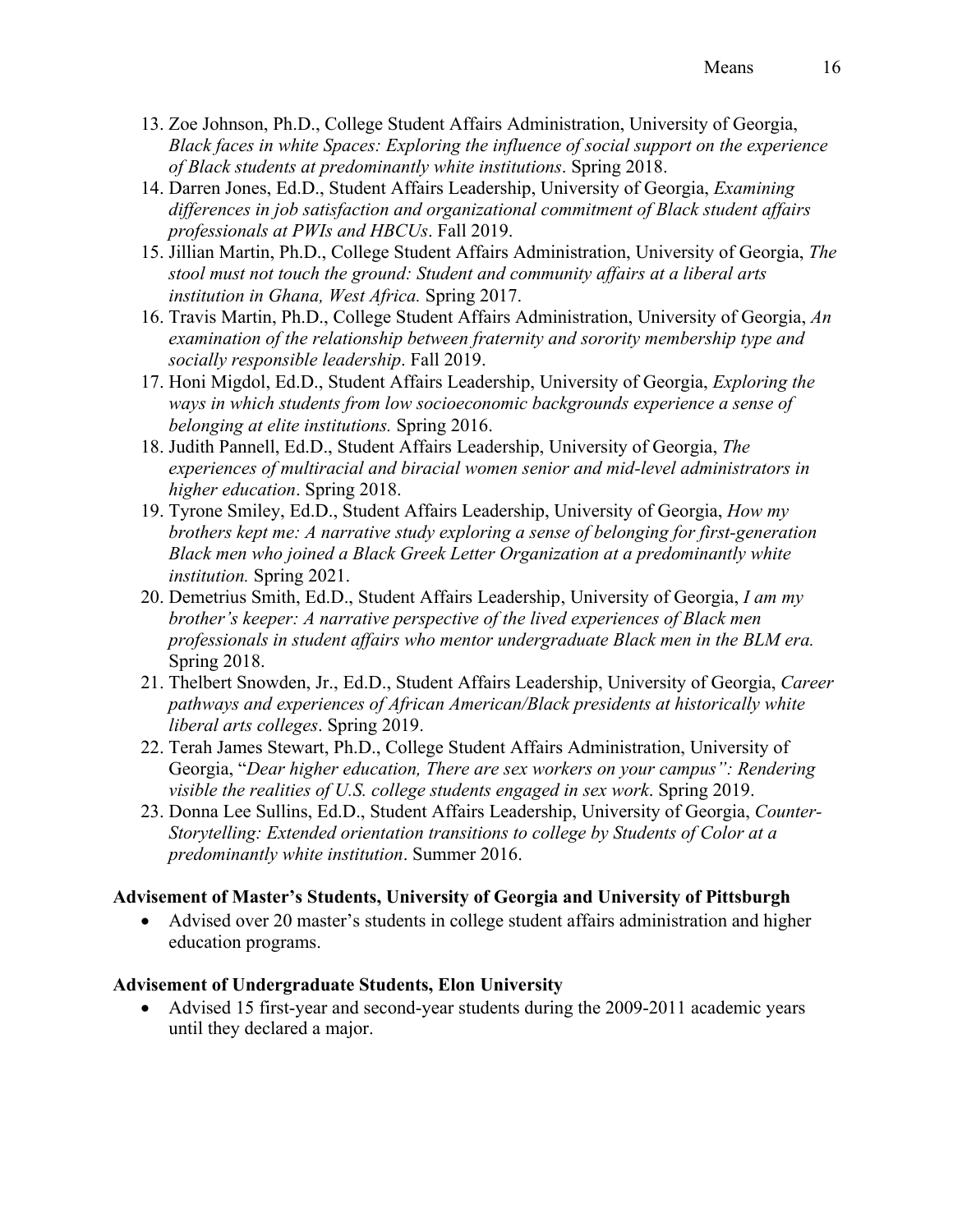# **SERVICE\_\_\_\_\_\_\_\_\_\_\_\_\_\_\_\_\_\_\_\_\_\_\_\_\_\_\_\_\_\_\_\_\_\_\_\_\_\_\_\_\_\_\_\_\_\_\_\_\_\_\_\_\_\_\_\_\_\_\_\_\_\_\_\_\_\_\_\_\_**

| <b>University Service</b> |  |
|---------------------------|--|
|---------------------------|--|

|                                   | University of Pittsburgh, Pittsburgh, PA                                                            |
|-----------------------------------|-----------------------------------------------------------------------------------------------------|
| 2020-Present                      | Member and EdD in Higher Education Coordinator and Representative,                                  |
|                                   | Division of Innovative Leadership in the School of Education                                        |
| 2020-2021                         | Co-Chair, Faculty Search in the Department of Educational Foundations,<br>Organizations, and Policy |
| University of Georgia, Athens, GA |                                                                                                     |
| 2018-2020                         | Member, University Council                                                                          |
| 2018-2020                         | Member, University Council's Faculty Affairs Committee                                              |
| 2015-2017                         | Co-Advisor, Social Justice Leaders of the Department of                                             |
|                                   | Counseling and Human Development Services                                                           |
| 2014, 2015, 2016                  | Faculty Search Committee Member, Department of Counseling and                                       |
|                                   | Human Development Services                                                                          |
| 2015                              | Member, College of Education Alumni Awards Committee                                                |
|                                   | (appointed)                                                                                         |
| 2015                              | Member, College of Education Undergraduate Research Grant Selection                                 |
|                                   | Committee                                                                                           |
| 2015                              | Small Group Facilitator, Ignite Social Justice Institute                                            |
| 2014-2015                         | Member, College of Education Faculty/Graduate Student Research                                      |
|                                   | Conference (appointed)                                                                              |
|                                   |                                                                                                     |

# **Professional Service**

|      | American Association for Blacks in Higher Education |
|------|-----------------------------------------------------|
| 2015 | Member, Dissertation Awards Committee               |

|  |  |  | American College Personnel Association |
|--|--|--|----------------------------------------|
|--|--|--|----------------------------------------|

| 2015-2017 | Director of Research, Coalition for Lesbian, Gay, Bisexual, and |
|-----------|-----------------------------------------------------------------|
|           | Transgender Awareness (appointed)                               |

# *American Educational Research Association*

| 2021-Present | Minority Dissertation Fellowship Committee, Selection Committee        |
|--------------|------------------------------------------------------------------------|
|              | (appointed)                                                            |
| 2020-Present | Rural Education Special Interest Group, Chair of the Ad-Hoc Committee  |
|              | on Justice, Equity, Diversity, and Inclusion (invited)                 |
| 2019-2020    | 2020 Division J Conference Program Committee Member (invited)          |
| 2019-2020    | Rural Education Special Interest Group, Nominating Committee (invited) |
| 2016         | Annual Conference Proposal Reviewer                                    |
| 2013-2014    | Division J Dissertation of the Year Committee, Member                  |
|              | (appointed)                                                            |
|              |                                                                        |

*Ascendium Education Group* Advisory Board Member for the National Postsecondary Rural Research Agenda (invited)